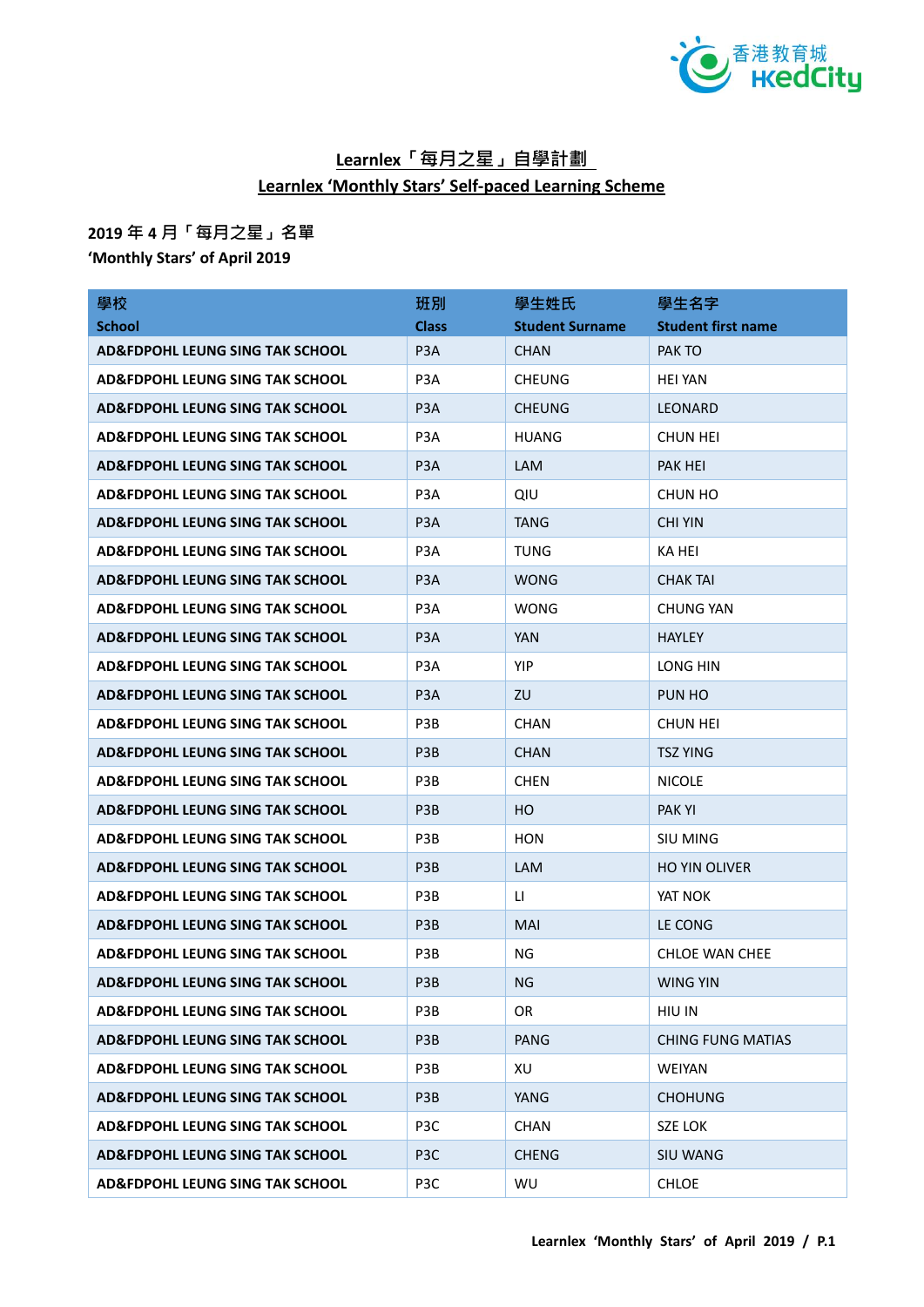

| 學校                                         | 班別               | 學生姓氏                   | 學生名字                      |
|--------------------------------------------|------------------|------------------------|---------------------------|
| <b>School</b>                              | <b>Class</b>     | <b>Student Surname</b> | <b>Student first name</b> |
| <b>AD&amp;FDPOHL LEUNG SING TAK SCHOOL</b> | P <sub>3</sub> C | <b>CHOW</b>            | MING HEI HELGE            |
| <b>AD&amp;FDPOHL LEUNG SING TAK SCHOOL</b> | P <sub>3</sub> D | <b>CHAN</b>            | <b>HEI NAM</b>            |
| AD&FDPOHL LEUNG SING TAK SCHOOL            | P <sub>3</sub> D | <b>CHENG</b>           | <b>WING LAAM</b>          |
| AD&FDPOHL LEUNG SING TAK SCHOOL            | P <sub>3</sub> D | LAU                    | <b>KIN YAT</b>            |
| <b>AD&amp;FDPOHL LEUNG SING TAK SCHOOL</b> | P <sub>3</sub> D | LO                     | <b>CHOI YAU</b>           |
| AD&FDPOHL LEUNG SING TAK SCHOOL            | P <sub>3</sub> D | ΝG                     | PAK LAM                   |
| AD&FDPOHL LEUNG SING TAK SCHOOL            | P <sub>3</sub> D | <b>TSANG</b>           | SZE KI                    |
| AD&FDPOHL LEUNG SING TAK SCHOOL            | P <sub>3</sub> D | <b>TSE</b>             | <b>SUM YU</b>             |
| AD&FDPOHL LEUNG SING TAK SCHOOL            | P <sub>3</sub> D | <b>WONG</b>            | <b>HIU CHING</b>          |
| AD&FDPOHL LEUNG SING TAK SCHOOL            | P <sub>4</sub> A | <b>FAN</b>             | <b>SHING HIN</b>          |
| AD&FDPOHL LEUNG SING TAK SCHOOL            | P <sub>4</sub> A | LAU                    | HI KIN                    |
| <b>AD&amp;FDPOHL LEUNG SING TAK SCHOOL</b> | P4A              | LAU                    | LOK JIM                   |
| <b>AD&amp;FDPOHL LEUNG SING TAK SCHOOL</b> | P <sub>4</sub> A | <b>XING</b>            | <b>WENWEN</b>             |
| <b>AD&amp;FDPOHL LEUNG SING TAK SCHOOL</b> | P4A              | YEUNG                  | CHI LAAM                  |
| AD&FDPOHL LEUNG SING TAK SCHOOL            | P4B              | HO.                    | <b>CHUN WING</b>          |
| AD&FDPOHL LEUNG SING TAK SCHOOL            | P4B              | KONG                   | TSZ KWAN                  |
| AD&FDPOHL LEUNG SING TAK SCHOOL            | P <sub>4</sub> B | <b>LUNG</b>            | <b>SAU YIN</b>            |
| AD&FDPOHL LEUNG SING TAK SCHOOL            | P4B              | MA                     | TSZ YU                    |
| AD&FDPOHL LEUNG SING TAK SCHOOL            | P <sub>4</sub> B | ΝG                     | <b>CASPER CHI LOK</b>     |
| AD&FDPOHL LEUNG SING TAK SCHOOL            | P <sub>5</sub> A | <b>CHEUNG</b>          | LOK HIM                   |
| AD&FDPOHL LEUNG SING TAK SCHOOL            | P <sub>5</sub> A | <b>CHIU</b>            | <b>LONG YIN</b>           |
| AD&FDPOHL LEUNG SING TAK SCHOOL            | P5A              | <b>KWOK</b>            | <b>SIN YU</b>             |
| AD&FDPOHL LEUNG SING TAK SCHOOL            | P <sub>5</sub> B | <b>CHUNG</b>           | LAI HIM                   |
| AD&FDPOHL LEUNG SING TAK SCHOOL            | P <sub>5</sub> B | HO.                    | <b>KA LONG</b>            |
| AD&FDPOHL LEUNG SING TAK SCHOOL            | P <sub>5</sub> B | <b>TSE</b>             | SHI HO                    |
| <b>AD&amp;FDPOHL LEUNG SING TAK SCHOOL</b> | P5B              | <b>WANG</b>            | WAI KUEN KALE             |
| <b>AD&amp;FDPOHL LEUNG SING TAK SCHOOL</b> | P <sub>5</sub> B | <b>ZHENG</b>           | <b>HEI TUNG</b>           |
| <b>AD&amp;FDPOHL LEUNG SING TAK SCHOOL</b> | P5D              | <b>CHAN</b>            | <b>WILSON</b>             |
| <b>AD&amp;FDPOHL LEUNG SING TAK SCHOOL</b> | P <sub>6</sub> A | ARCHANUKULRAT          | JIDAPA                    |
| <b>AD&amp;FDPOHL LEUNG SING TAK SCHOOL</b> | P6A              | <b>CHAN</b>            | <b>EUGENIE</b>            |
| <b>AD&amp;FDPOHL LEUNG SING TAK SCHOOL</b> | P <sub>6</sub> A | <b>CHENG</b>           | WAN KIU WINKEY            |
| <b>AD&amp;FDPOHL LEUNG SING TAK SCHOOL</b> | P6A              | <b>KWONG</b>           | <b>KIN YI</b>             |
| <b>AD&amp;FDPOHL LEUNG SING TAK SCHOOL</b> | P <sub>6</sub> A | LEE.                   | <b>HIN NAP</b>            |
| <b>AD&amp;FDPOHL LEUNG SING TAK SCHOOL</b> | P6A              | LEE.                   | YU TSAM                   |
| <b>AD&amp;FDPOHL LEUNG SING TAK SCHOOL</b> | P <sub>6</sub> A | <b>LEUNG</b>           | <b>KING YAM</b>           |
| AD&FDPOHL LEUNG SING TAK SCHOOL            | P <sub>6</sub> A | PANG                   | WAI YEE                   |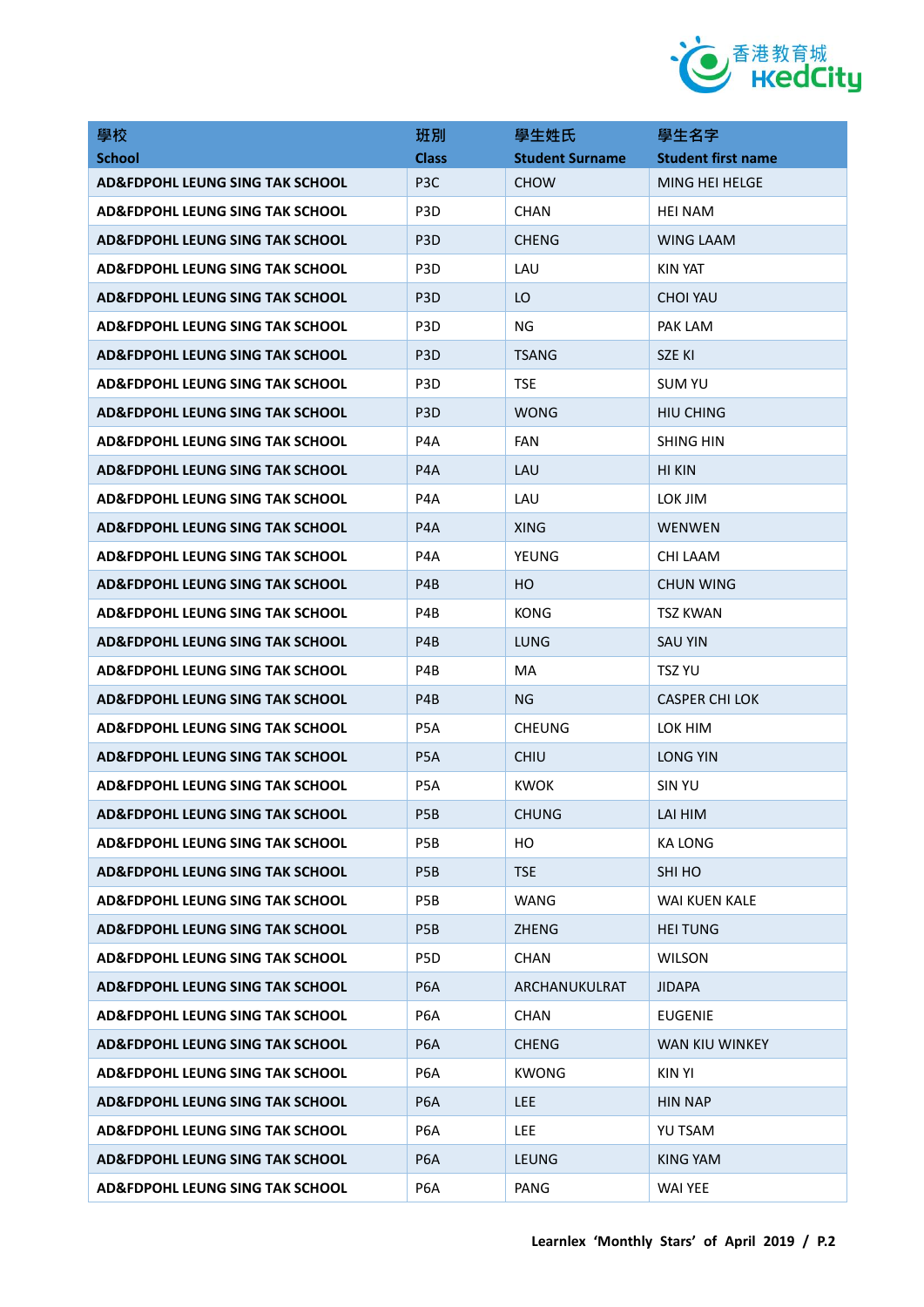

| 學校                                | 班別               | 學生姓氏                   | 學生名字                      |
|-----------------------------------|------------------|------------------------|---------------------------|
| <b>School</b>                     | <b>Class</b>     | <b>Student Surname</b> | <b>Student first name</b> |
| AD&FDPOHL LEUNG SING TAK SCHOOL   | P <sub>6</sub> A | WU                     | CHAK SUM                  |
| AD&FDPOHL LEUNG SING TAK SCHOOL   | P <sub>6</sub> A | <b>ZHANG</b>           | NGO HIN                   |
| AD&FDPOHL LEUNG SING TAK SCHOOL   | P6B              | <b>FAN</b>             | YI LAAM                   |
| AD&FDPOHL LEUNG SING TAK SCHOOL   | P <sub>6</sub> D | MA                     | MING TAI                  |
| AD&FDPOHL LEUNG SING TAK SCHOOL   | <b>P61</b>       | <b>CHAN</b>            | <b>CHEUK CHI CHARESE</b>  |
| AD&FDPOHL LEUNG SING TAK SCHOOL   | <b>P61</b>       | <b>CHAN</b>            | CHING KIU                 |
| <b>BISHOP HALL JUBILEE SCHOOL</b> | S <sub>1</sub> A | <b>CHEE</b>            | PUN HEI HAYSON            |
| <b>BISHOP HALL JUBILEE SCHOOL</b> | S <sub>1</sub> A | <b>CHENG</b>           | <b>CHEN DANIELA</b>       |
| <b>BISHOP HALL JUBILEE SCHOOL</b> | S <sub>1</sub> A | <b>CHI</b>             | <b>YUEN GI</b>            |
| <b>BISHOP HALL JUBILEE SCHOOL</b> | S1A              | CHO                    | YAN YU                    |
| <b>BISHOP HALL JUBILEE SCHOOL</b> | S <sub>1</sub> A | CHU                    | <b>CHUN TING</b>          |
| <b>BISHOP HALL JUBILEE SCHOOL</b> | S <sub>1</sub> A | FAN                    | SHEUNG CHI                |
| <b>BISHOP HALL JUBILEE SCHOOL</b> | S <sub>1</sub> A | <b>LEUNG</b>           | MING NGAI                 |
| <b>BISHOP HALL JUBILEE SCHOOL</b> | S <sub>1</sub> A | LIU                    | CHEUK LAAM                |
| <b>BISHOP HALL JUBILEE SCHOOL</b> | S <sub>1</sub> A | <b>NG</b>              | <b>SUM YUET</b>           |
| <b>BISHOP HALL JUBILEE SCHOOL</b> | S1A              | OU                     | LETONG                    |
| <b>BISHOP HALL JUBILEE SCHOOL</b> | S <sub>1</sub> A | <b>TANG</b>            | <b>CHUN HEI</b>           |
| <b>BISHOP HALL JUBILEE SCHOOL</b> | S <sub>1</sub> B | <b>LEE</b>             | <b>SHEUNG YEE</b>         |
| <b>BISHOP HALL JUBILEE SCHOOL</b> | S <sub>1</sub> C | <b>AU</b>              | <b>WAI KIU</b>            |
| <b>BISHOP HALL JUBILEE SCHOOL</b> | S <sub>1</sub> C | <b>CHAN</b>            | <b>KING FUNG</b>          |
| <b>BISHOP HALL JUBILEE SCHOOL</b> | S <sub>1</sub> C | <b>CHEUNG</b>          | POK HOI                   |
| <b>BISHOP HALL JUBILEE SCHOOL</b> | S1C              | <b>TSUI</b>            | KAI TIN                   |
| <b>BISHOP HALL JUBILEE SCHOOL</b> | S <sub>1</sub> D | <b>CHOW</b>            | <b>COBY</b>               |
| <b>BISHOP HALL JUBILEE SCHOOL</b> | S <sub>1</sub> D | <b>JONG</b>            | HO CHING EDWIN            |
| <b>BISHOP HALL JUBILEE SCHOOL</b> | S1D              | LUI.                   | KA CHAK JOHNNY            |
| <b>BISHOP HALL JUBILEE SCHOOL</b> | S <sub>1</sub> D | <b>TSOI</b>            | <b>HOI CHING</b>          |
| <b>BISHOP HALL JUBILEE SCHOOL</b> | S <sub>1</sub> D | <b>WONG</b>            | <b>TSE SHUN</b>           |
| <b>BISHOP HALL JUBILEE SCHOOL</b> | S <sub>1</sub> E | <b>CHEUNG</b>          | <b>TSZ YAN</b>            |
| <b>BISHOP HALL JUBILEE SCHOOL</b> | S1E              | <b>KWONG</b>           | <b>KIN FUNG</b>           |
| <b>BISHOP HALL JUBILEE SCHOOL</b> | S <sub>1</sub> E | LAM                    | <b>CHUN KI</b>            |
| <b>BISHOP HALL JUBILEE SCHOOL</b> | S <sub>1</sub> E | LEE.                   | <b>KIT ON</b>             |
| <b>BISHOP HALL JUBILEE SCHOOL</b> | S1E              | <b>TANG</b>            | YI TING                   |
| <b>BISHOP HALL JUBILEE SCHOOL</b> | S <sub>1</sub> E | <b>YIP</b>             | <b>KIN LAM</b>            |
| <b>BISHOP HALL JUBILEE SCHOOL</b> | S <sub>2</sub> A | LO                     | <b>KA CHUN</b>            |
| <b>BISHOP HALL JUBILEE SCHOOL</b> | S <sub>2</sub> A | TO                     | <b>KA CHUN</b>            |
| <b>BISHOP HALL JUBILEE SCHOOL</b> | S <sub>2</sub> B | <b>FUNG</b>            | CHUN HEI                  |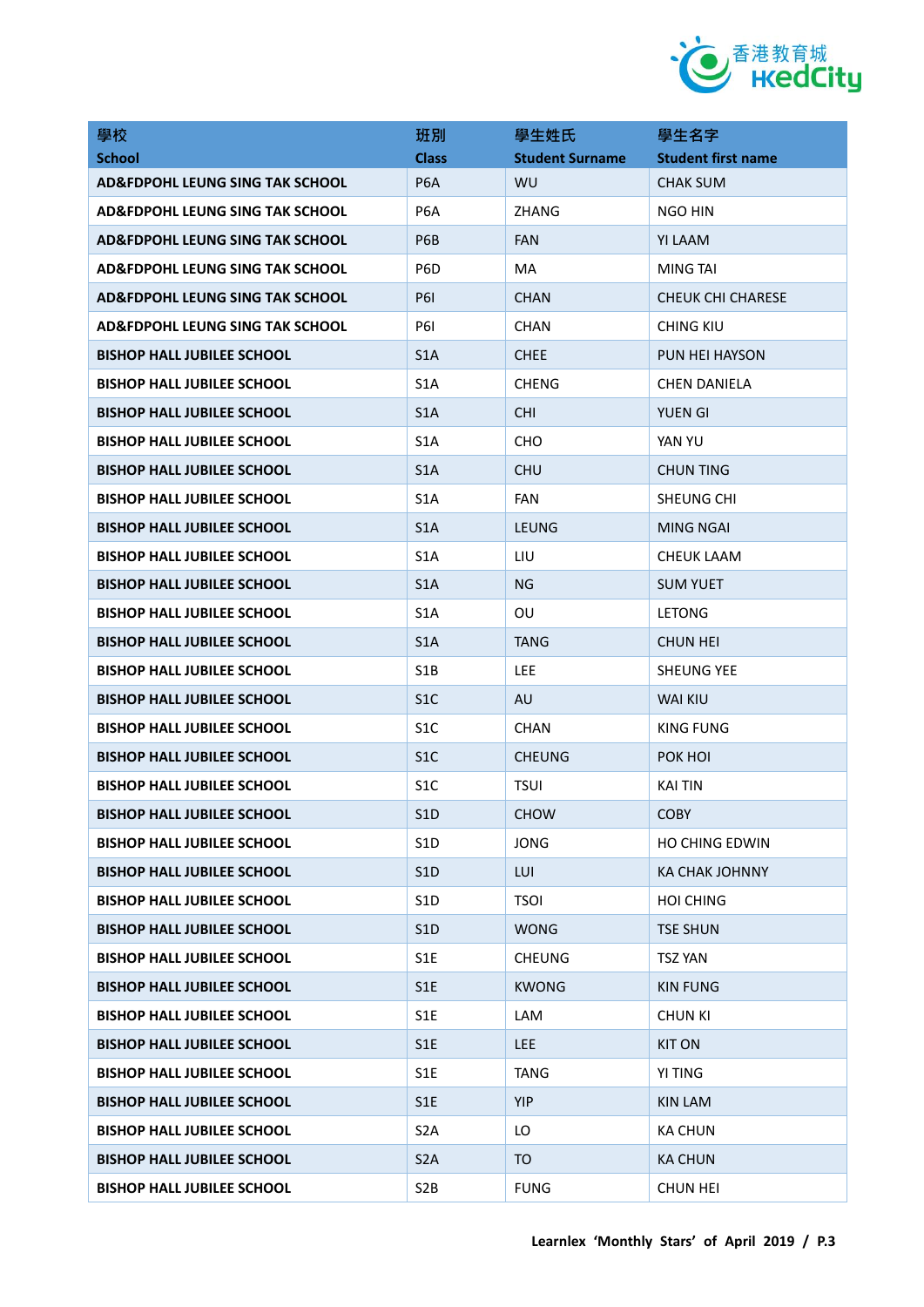

| 學校                                    | 班別               | 學生姓氏                   | 學生名字                      |
|---------------------------------------|------------------|------------------------|---------------------------|
| <b>School</b>                         | <b>Class</b>     | <b>Student Surname</b> | <b>Student first name</b> |
| <b>BISHOP HALL JUBILEE SCHOOL</b>     | S <sub>2</sub> B | LAM                    | LAM                       |
| <b>BISHOP HALL JUBILEE SCHOOL</b>     | S <sub>2</sub> E | <b>CHAN</b>            | <b>YEE MAN</b>            |
| <b>BISHOP HALL JUBILEE SCHOOL</b>     | S <sub>2E</sub>  | <b>CHEN</b>            | LOK HIN                   |
| <b>BISHOP HALL JUBILEE SCHOOL</b>     | S <sub>2</sub> E | <b>CHU</b>             | <b>ALLISON NGA MAN</b>    |
| <b>BISHOP HALL JUBILEE SCHOOL</b>     | S <sub>2E</sub>  | <b>HUI</b>             | <b>CHOR HIM</b>           |
| <b>BISHOP HALL JUBILEE SCHOOL</b>     | S <sub>2E</sub>  | LAU                    | WAI MING                  |
| <b>BISHOP HALL JUBILEE SCHOOL</b>     | S <sub>2</sub> E | LEUNG                  | <b>CHIN WAI</b>           |
| <b>BISHOP HALL JUBILEE SCHOOL</b>     | S <sub>2</sub> E | LI.                    | KING WANG                 |
| <b>BISHOP HALL JUBILEE SCHOOL</b>     | S <sub>2E</sub>  | LI.                    | YIK CHUN EDGAR            |
| <b>BISHOP HALL JUBILEE SCHOOL</b>     | S <sub>2</sub> E | <b>POON</b>            | LOK HANG                  |
| BISHOP HALL JUBILEE SCHOOL            | S <sub>2E</sub>  | <b>WONG</b>            | <b>HEI YAU</b>            |
| <b>BISHOP HALL JUBILEE SCHOOL</b>     | S <sub>2</sub> E | <b>WONG</b>            | YI HUEN                   |
| <b>BISHOP HALL JUBILEE SCHOOL</b>     | S <sub>2</sub> E | YAU                    | <b>MAN KIT BOSCO</b>      |
| <b>CANTON ROAD GOVERNMENT PRIMARY</b> | P <sub>3</sub> A | <b>KWOK</b>            | <b>CHUNG YIN</b>          |
| <b>SCHOOL</b>                         |                  |                        |                           |
| <b>CANTON ROAD GOVERNMENT PRIMARY</b> | P <sub>3</sub> A | <b>NG</b>              | <b>MAN CHUNG</b>          |
| <b>SCHOOL</b>                         |                  |                        |                           |
| <b>CANTON ROAD GOVERNMENT PRIMARY</b> | P <sub>3</sub> B | OU                     | <b>ZHUO XI</b>            |
| <b>SCHOOL</b>                         |                  |                        |                           |
| <b>CANTON ROAD GOVERNMENT PRIMARY</b> | P <sub>3</sub> C | LAU                    | TSZ HO                    |
| <b>SCHOOL</b>                         |                  |                        |                           |
| <b>CANTON ROAD GOVERNMENT PRIMARY</b> | P3C              | LIU                    | <b>HAN KAI</b>            |
| <b>SCHOOL</b>                         |                  |                        |                           |
| <b>CANTON ROAD GOVERNMENT PRIMARY</b> | P <sub>4</sub> A | <b>CHEUNG</b>          | <b>YU SEN</b>             |
| <b>SCHOOL</b>                         |                  |                        |                           |
| <b>CANTON ROAD GOVERNMENT PRIMARY</b> | P <sub>4</sub> A | <b>FU</b>              | YUEN YUNG                 |
| <b>SCHOOL</b>                         |                  |                        |                           |
| <b>CANTON ROAD GOVERNMENT PRIMARY</b> | P <sub>4</sub> A | <b>FUNG</b>            | <b>HO YIN HERMAN</b>      |
| <b>SCHOOL</b>                         |                  |                        |                           |
| <b>CANTON ROAD GOVERNMENT PRIMARY</b> | P4A              | <b>YEUNG</b>           | <b>CHIN CHING</b>         |
| <b>SCHOOL</b>                         |                  |                        |                           |
| <b>CANTON ROAD GOVERNMENT PRIMARY</b> | P <sub>5</sub> A | <b>CHAN</b>            | <b>SZE CHING</b>          |
| <b>SCHOOL</b>                         |                  |                        |                           |
| <b>CANTON ROAD GOVERNMENT PRIMARY</b> | P5A              | LAM                    | <b>CHUN</b>               |
| <b>SCHOOL</b>                         |                  |                        |                           |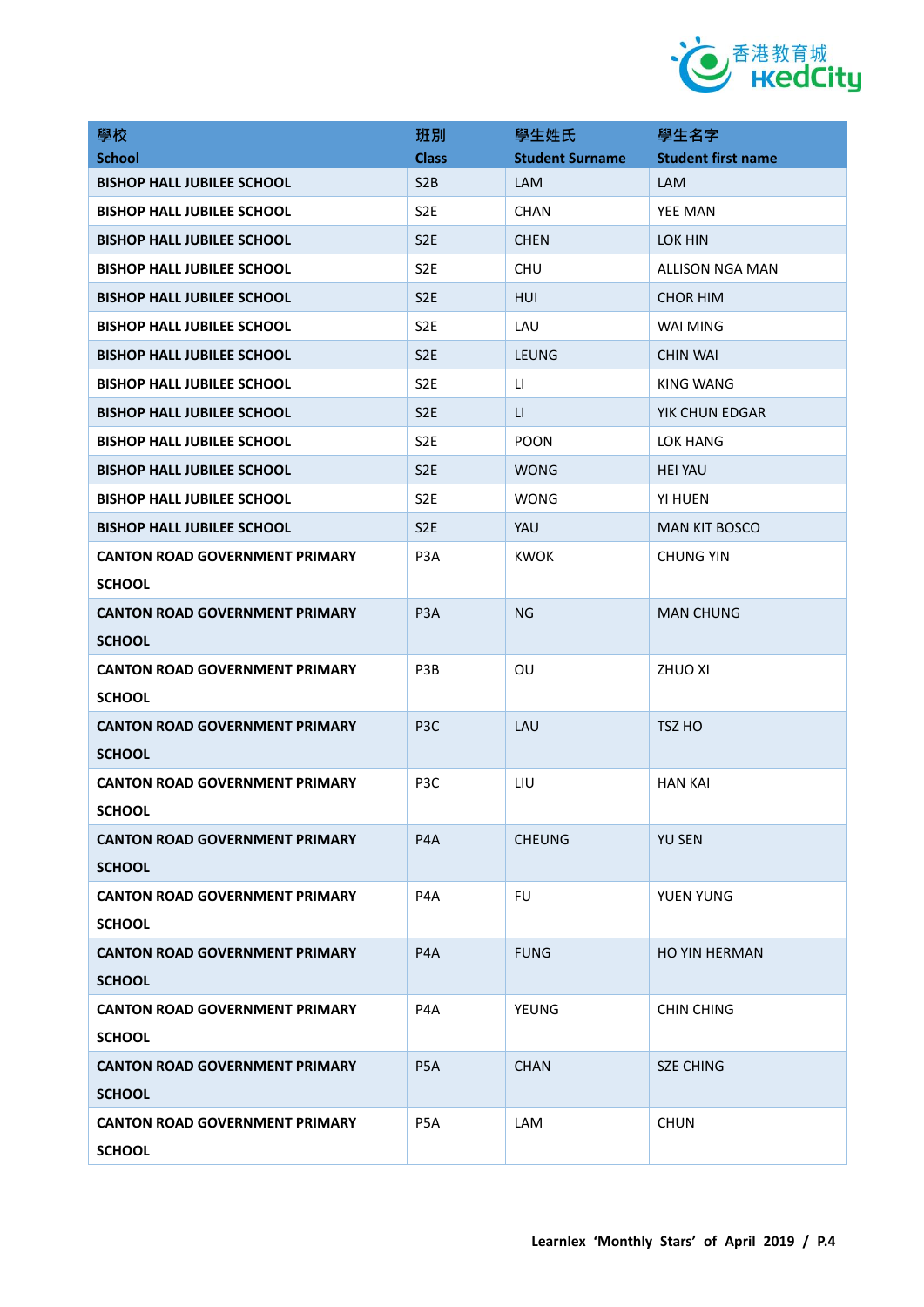

| 學校                                             | 班別               | 學生姓氏                   | 學生名字                      |
|------------------------------------------------|------------------|------------------------|---------------------------|
| <b>School</b>                                  | <b>Class</b>     | <b>Student Surname</b> | <b>Student first name</b> |
| <b>CANTON ROAD GOVERNMENT PRIMARY</b>          | P <sub>5</sub> B | LAM                    | <b>CHING SHAN</b>         |
| <b>SCHOOL</b>                                  |                  |                        |                           |
| <b>CANTON ROAD GOVERNMENT PRIMARY</b>          | P <sub>6</sub> A | <b>CHENG</b>           | <b>TSZ HUEN</b>           |
| <b>SCHOOL</b>                                  |                  |                        |                           |
| <b>CANTON ROAD GOVERNMENT PRIMARY</b>          | P <sub>6</sub> A | <b>CHEUNG</b>          | YUEN CHI                  |
| <b>SCHOOL</b>                                  |                  |                        |                           |
| <b>CCC HEEP WOH PRIMARY SCHOOL</b>             | P3I              | <b>WONG</b>            | TO HO                     |
| <b>CCC HEEP WOH PRIMARY SCHOOL</b>             | P3T              | <b>CHAN</b>            | <b>HONG CHING</b>         |
| <b>CCC HEEP WOH PRIMARY SCHOOL</b>             | P3T              | <b>CHOW</b>            | SAU MAN                   |
| <b>CCC HEEP WOH PRIMARY SCHOOL</b>             | P3T              | <b>CHOW</b>            | <b>TSZ SHEUNG</b>         |
| <b>CCC HEEP WOH PRIMARY SCHOOL</b>             | P <sub>3</sub> T | <b>FUNG</b>            | LOK YIU                   |
| <b>CCC HEEP WOH PRIMARY SCHOOL</b>             | P <sub>3</sub> T | LEE.                   | LOK HEI STEPHEN           |
| <b>CCC HEEP WOH PRIMARY SCHOOL</b>             | P5W              | LAI                    | <b>WAI CHING ESTELA</b>   |
| <b>CCC HEEP WOH PRIMARY SCHOOL</b>             | P5W              | <b>LEUNG</b>           | SUNG NGAI                 |
| <b>CCC HEEP WOH PRIMARY SCHOOL</b>             | P5W              | LI.                    | SHING HEI                 |
| <b>CCC HEEP WOH PRIMARY SCHOOL</b>             | P5W              | <b>YEUNG</b>           | <b>SUM YIN</b>            |
| <b>CCC HEEP WOH PRIMARY SCHOOL</b>             | P <sub>6</sub> S | WONG                   | CHUN FOO IDDO             |
| CHR & MISSIONARY ALLIANCE SUN KEI PRI SC       | P <sub>5</sub> D | HUI                    | <b>MAN KIT</b>            |
| CONSERVATIVE BAPT LUI MING CHOI PRI SCH        | P3F              | <b>CHEUNG</b>          | NGA WUN                   |
| <b>CONSERVATIVE BAPT LUI MING CHOI PRI SCH</b> | P <sub>3</sub> H | <b>CHAN</b>            | TZE YU                    |
| CONSERVATIVE BAPT LUI MING CHOI PRI SCH        | P3H              | <b>CHOW</b>            | <b>KAN LEONG</b>          |
| <b>CONSERVATIVE BAPT LUI MING CHOI PRI SCH</b> | P4T              | <b>YEUNG</b>           | <b>HO YIN</b>             |
| <b>CONSERVATIVE BAPT LUI MING CHOI PRI SCH</b> | P <sub>5L</sub>  | FU                     | YUNG CHING                |
| <b>CONSERVATIVE BAPT LUI MING CHOI PRI SCH</b> | P <sub>5</sub> L | <b>WEN</b>             | <b>KWAN HO</b>            |
| <b>CONSERVATIVE BAPT LUI MING CHOI PRI SCH</b> | P6L              | HUI                    | YEE ON                    |
| <b>CONSERVATIVE BAPT LUI MING CHOI PRI SCH</b> | P6L              | NG                     | <b>CHUN YIN</b>           |
| <b>CONSERVATIVE BAPT LUI MING CHOI PRI SCH</b> | P6L              | <b>OR</b>              | YUEN TING                 |
| <b>CONSERVATIVE BAPT LUI MING CHOI PRI SCH</b> | P6L              | <b>POON</b>            | <b>WING SZE</b>           |
| <b>FUNG KAI NO.1 PRIMARY SCHOOL</b>            | P6A              | <b>CHEUNG</b>          | <b>YU PAN</b>             |
| <b>GOOD HOPE SCHOOL</b>                        | S1A              | <b>CHENG</b>           | <b>CHIT TUNG</b>          |
| <b>GOOD HOPE SCHOOL</b>                        | S <sub>1</sub> A | <b>CHEUNG</b>          | <b>HIU CHING</b>          |
| <b>GOOD HOPE SCHOOL</b>                        | S1A              | <b>CHUNG</b>           | YAN WING                  |
| <b>GOOD HOPE SCHOOL</b>                        | S <sub>1</sub> A | LAI                    | YAT HEI                   |
| <b>GOOD HOPE SCHOOL</b>                        | S <sub>1</sub> A | <b>LEUNG</b>           | YEE KIU                   |
| <b>GOOD HOPE SCHOOL</b>                        | S <sub>1</sub> A | <b>NG</b>              | <b>KA YIU</b>             |
| <b>GOOD HOPE SCHOOL</b>                        | S1A              | <b>NG</b>              | <b>STEPHANIE CHERRIE</b>  |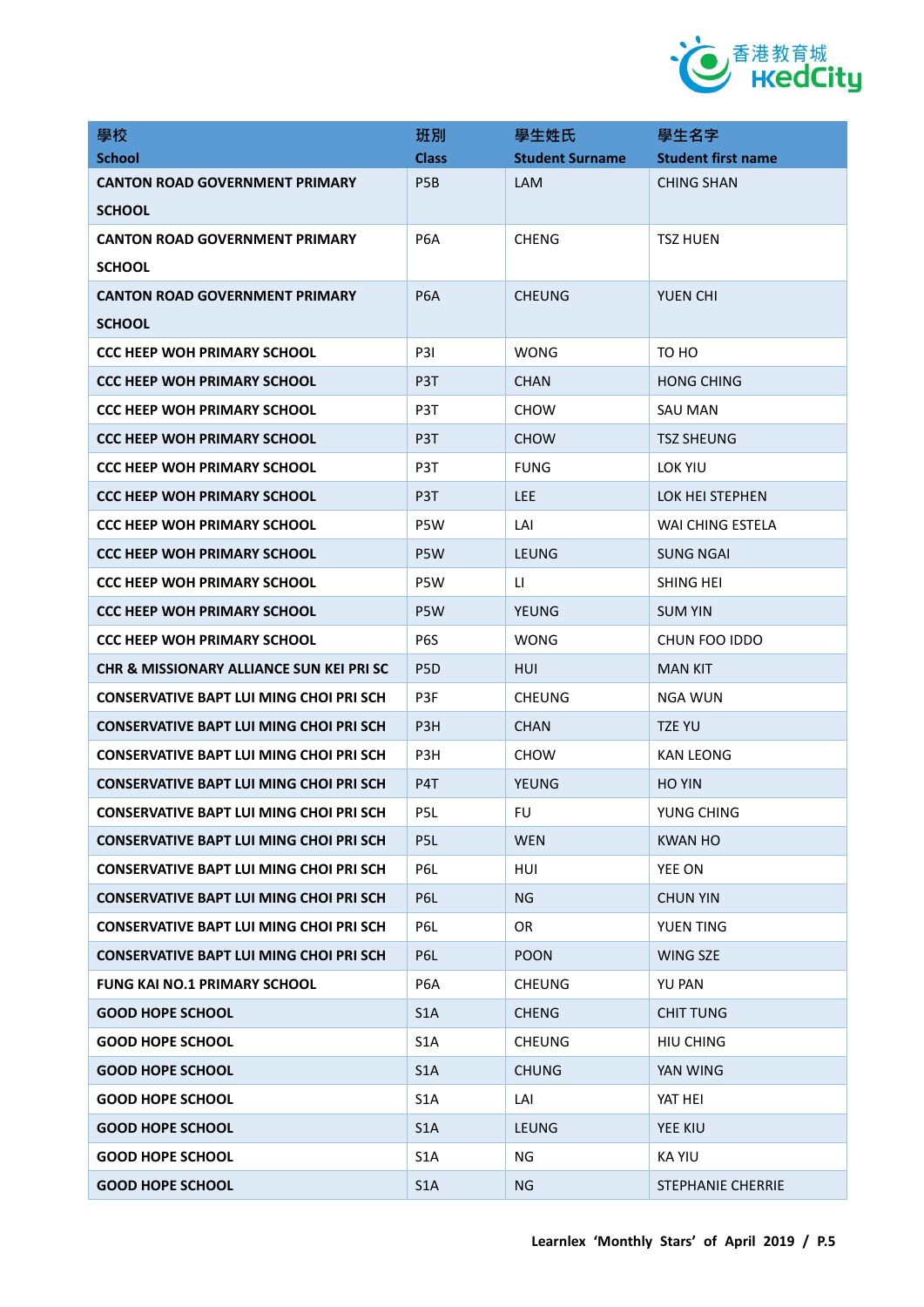

| 學校                      | 班別               | 學生姓氏                   | 學生名字                      |
|-------------------------|------------------|------------------------|---------------------------|
| <b>School</b>           | <b>Class</b>     | <b>Student Surname</b> | <b>Student first name</b> |
| <b>GOOD HOPE SCHOOL</b> | S <sub>1</sub> A | <b>POON</b>            | <b>CHEUK TUNG SOPHIE</b>  |
| <b>GOOD HOPE SCHOOL</b> | S <sub>1</sub> A | <b>WONG</b>            | PUI LAM                   |
| <b>GOOD HOPE SCHOOL</b> | S <sub>1</sub> B | <b>CHAN</b>            | HIU WAI CHLOE             |
| <b>GOOD HOPE SCHOOL</b> | S <sub>1</sub> B | <b>CHANG</b>           | <b>HONG YAU</b>           |
| <b>GOOD HOPE SCHOOL</b> | S <sub>1</sub> B | CHAU                   | <b>HEI TUNG</b>           |
| <b>GOOD HOPE SCHOOL</b> | S <sub>1</sub> B | <b>CHIU</b>            | <b>WING</b>               |
| <b>GOOD HOPE SCHOOL</b> | S <sub>1</sub> B | <b>CHOW</b>            | YIN WA                    |
| <b>GOOD HOPE SCHOOL</b> | S <sub>1</sub> B | <b>FUNG</b>            | <b>CHEUK YU</b>           |
| <b>GOOD HOPE SCHOOL</b> | S <sub>1</sub> B | HО                     | <b>CHRISTIE</b>           |
| <b>GOOD HOPE SCHOOL</b> | S <sub>1</sub> B | KO                     | <b>CHING NGA</b>          |
| <b>GOOD HOPE SCHOOL</b> | S <sub>1</sub> B | <b>KWAN</b>            | MING WAI                  |
| <b>GOOD HOPE SCHOOL</b> | S1B              | <b>KWOK</b>            | <b>CHLOE</b>              |
| <b>GOOD HOPE SCHOOL</b> | S <sub>1</sub> B | LAW                    | <b>CHEUK LAAM</b>         |
| <b>GOOD HOPE SCHOOL</b> | S <sub>1</sub> B | <b>LAW</b>             | YUEN CHING                |
| <b>GOOD HOPE SCHOOL</b> | S <sub>1</sub> B | <b>LEE</b>             | <b>UNICE</b>              |
| <b>GOOD HOPE SCHOOL</b> | S <sub>1</sub> B | <b>LEUNG</b>           | <b>HAZEL</b>              |
| <b>GOOD HOPE SCHOOL</b> | S1B              | <b>POON</b>            | <b>CHING YIN</b>          |
| <b>GOOD HOPE SCHOOL</b> | S <sub>1</sub> B | <b>TSE</b>             | WING TIM                  |
| <b>GOOD HOPE SCHOOL</b> | S <sub>1</sub> B | <b>WONG</b>            | MAN HEI                   |
| <b>GOOD HOPE SCHOOL</b> | S1B              | YAU                    | <b>CHEUK NAM BERNICE</b>  |
| <b>GOOD HOPE SCHOOL</b> | S <sub>1</sub> B | YEUNG                  | <b>TSZ CHING</b>          |
| <b>GOOD HOPE SCHOOL</b> | S1B              | YIP                    | <b>TUNG</b>               |
| <b>GOOD HOPE SCHOOL</b> | S1B              | YU                     | DAN QIAO                  |
| <b>GOOD HOPE SCHOOL</b> | S <sub>1</sub> C | <b>CHAN</b>            | HO SUET                   |
| <b>GOOD HOPE SCHOOL</b> | S <sub>1</sub> C | CHAN                   | LOK YING                  |
| <b>GOOD HOPE SCHOOL</b> | S1C              | <b>CHAN</b>            | <b>SZE YING</b>           |
| <b>GOOD HOPE SCHOOL</b> | S <sub>1</sub> C | <b>CHENG</b>           | YIN TSZ                   |
| <b>GOOD HOPE SCHOOL</b> | S1C              | <b>CHEUNG</b>          | <b>HEI CHING</b>          |
| <b>GOOD HOPE SCHOOL</b> | S <sub>1</sub> C | <b>CHOW</b>            | <b>CHEUK CHING</b>        |
| <b>GOOD HOPE SCHOOL</b> | S1C              | <b>CHU</b>             | <b>CHING YAN</b>          |
| <b>GOOD HOPE SCHOOL</b> | S <sub>1</sub> C | HO                     | LONG KA TIFFANY           |
| <b>GOOD HOPE SCHOOL</b> | S1C              | LAI                    | <b>HIU LAM</b>            |
| <b>GOOD HOPE SCHOOL</b> | S <sub>1</sub> C | <b>LEE</b>             | <b>KA WAI</b>             |
| <b>GOOD HOPE SCHOOL</b> | S1C              | <b>LIN</b>             | <b>TSOI YEE</b>           |
| <b>GOOD HOPE SCHOOL</b> | S <sub>1</sub> C | ΝG                     | YEE YAN                   |
| <b>GOOD HOPE SCHOOL</b> | S1C              | <b>OR</b>              | YI LOK                    |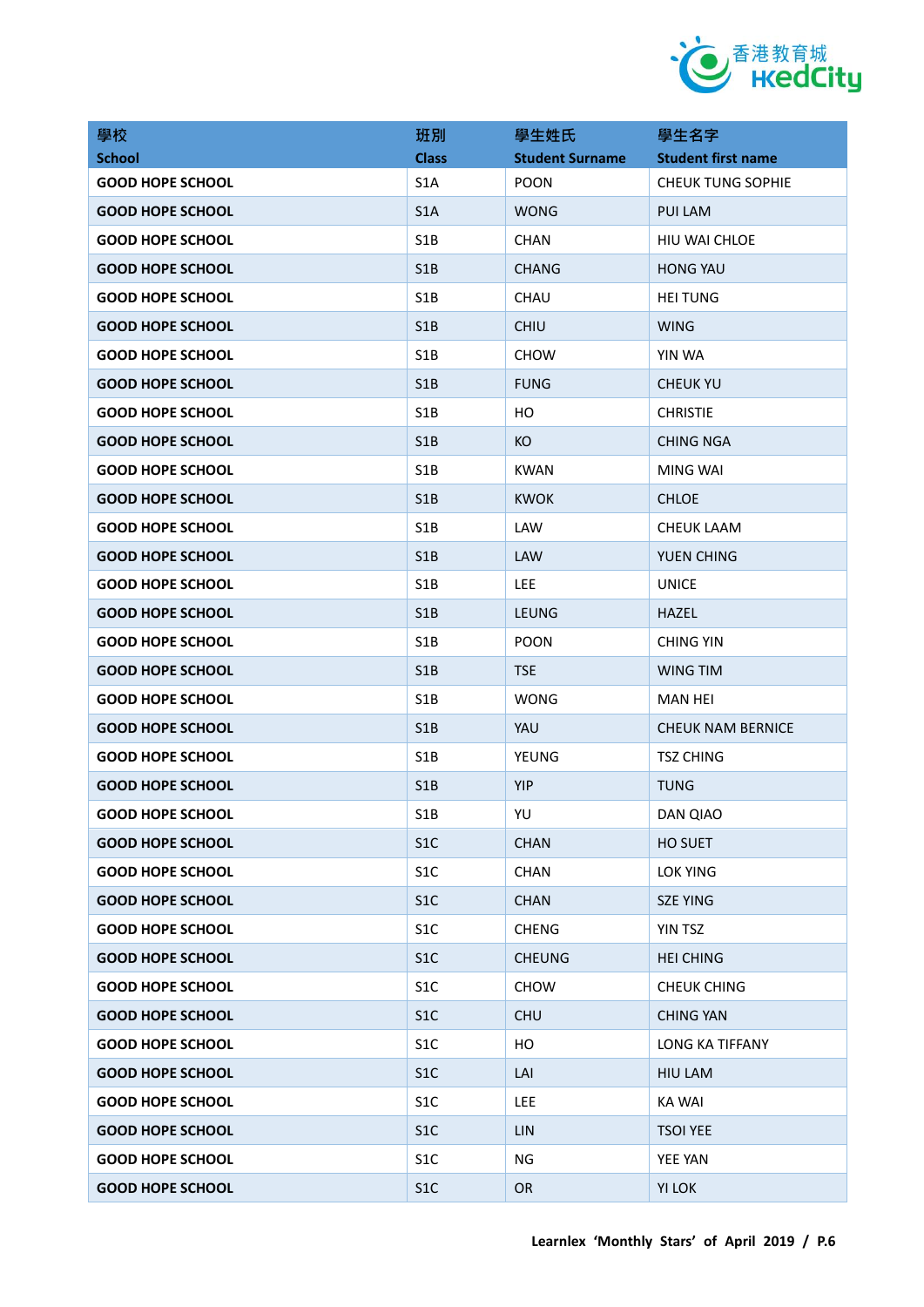

| 學校                      | 班別               | 學生姓氏                   | 學生名字                      |
|-------------------------|------------------|------------------------|---------------------------|
| <b>School</b>           | <b>Class</b>     | <b>Student Surname</b> | <b>Student first name</b> |
| <b>GOOD HOPE SCHOOL</b> | S <sub>1</sub> C | <b>YIP</b>             | PUI LAM                   |
| <b>GOOD HOPE SCHOOL</b> | S <sub>1</sub> D | <b>CHEN</b>            | <b>TSZ WAN LAVENDER</b>   |
| <b>GOOD HOPE SCHOOL</b> | S <sub>1</sub> D | <b>CHU</b>             | PUI MAN                   |
| <b>GOOD HOPE SCHOOL</b> | S1D              | <b>CHU</b>             | <b>PUI SHAN</b>           |
| <b>GOOD HOPE SCHOOL</b> | S <sub>1</sub> D | KU                     | WING SI                   |
| <b>GOOD HOPE SCHOOL</b> | S <sub>1</sub> D | <b>LEUNG</b>           | <b>NOK CHING NATALIE</b>  |
| <b>GOOD HOPE SCHOOL</b> | S <sub>1</sub> D | <b>TSANG</b>           | <b>CHIN KAN SOPHIA</b>    |
| <b>GOOD HOPE SCHOOL</b> | S <sub>1</sub> D | <b>WONG</b>            | <b>SZE MAN NATALIE</b>    |
| <b>GOOD HOPE SCHOOL</b> | S <sub>1</sub> E | AU YEUNG               | `NAOMI                    |
| <b>GOOD HOPE SCHOOL</b> | S <sub>1</sub> E | <b>CHAN</b>            | YING LAM                  |
| <b>GOOD HOPE SCHOOL</b> | S <sub>1</sub> E | <b>CHEUNG</b>          | <b>HOI YAN</b>            |
| <b>GOOD HOPE SCHOOL</b> | S <sub>1</sub> E | <b>FUNG</b>            | <b>MAN HEI</b>            |
| <b>GOOD HOPE SCHOOL</b> | S <sub>1</sub> E | <b>FUNG</b>            | <b>TSZ CHING</b>          |
| <b>GOOD HOPE SCHOOL</b> | S <sub>1</sub> E | LAM                    | CHING YAN                 |
| <b>GOOD HOPE SCHOOL</b> | S <sub>1</sub> E | LEUNG                  | <b>HOI YING</b>           |
| <b>GOOD HOPE SCHOOL</b> | S <sub>1</sub> E | <b>PAK</b>             | <b>HOI TUNG</b>           |
| <b>GOOD HOPE SCHOOL</b> | S1E              | <b>SHUM</b>            | <b>MEI CHING</b>          |
| <b>GOOD HOPE SCHOOL</b> | S <sub>1</sub> E | <b>TANG</b>            | <b>SZE HANG</b>           |
| <b>GOOD HOPE SCHOOL</b> | S <sub>1</sub> E | <b>YUE</b>             | YAN HO                    |
| <b>GOOD HOPE SCHOOL</b> | S1F              | <b>BEE</b>             | <b>KYLIE</b>              |
| <b>GOOD HOPE SCHOOL</b> | S <sub>1</sub> F | <b>CHAN</b>            | <b>SUM YIU</b>            |
| <b>GOOD HOPE SCHOOL</b> | S <sub>1</sub> F | <b>CHEUNG</b>          | <b>KA CHING</b>           |
| <b>GOOD HOPE SCHOOL</b> | S1F              | <b>CHOI</b>            | SEASON                    |
| <b>GOOD HOPE SCHOOL</b> | S1F              | <b>CHOW</b>            | <b>JI LOK</b>             |
| <b>GOOD HOPE SCHOOL</b> | S <sub>1</sub> F | <b>FUNG</b>            | LONG CHING                |
| <b>GOOD HOPE SCHOOL</b> | S1F              | <b>HUNG</b>            | <b>MEI NI</b>             |
| <b>GOOD HOPE SCHOOL</b> | S1F              | LAU                    | <b>EVE</b>                |
| <b>GOOD HOPE SCHOOL</b> | S1F              | LAU                    | <b>TSZ WING</b>           |
| <b>GOOD HOPE SCHOOL</b> | S1F              | LEE                    | NIM YAN                   |
| <b>GOOD HOPE SCHOOL</b> | S1F              | <b>LEE</b>             | YAN CHING                 |
| <b>GOOD HOPE SCHOOL</b> | S1F              | MA                     | <b>CHING TING</b>         |
| <b>GOOD HOPE SCHOOL</b> | S1F              | MUI                    | CHIN YEE MICHELLE         |
| <b>GOOD HOPE SCHOOL</b> | S <sub>1</sub> F | ΝG                     | <b>TSZ WAI</b>            |
| <b>GOOD HOPE SCHOOL</b> | S1F              | <b>SIN</b>             | YEE KEI                   |
| <b>GOOD HOPE SCHOOL</b> | S <sub>1</sub> F | <b>WONG</b>            | <b>HOI YEE</b>            |
| <b>GOOD HOPE SCHOOL</b> | S1F              | YIP                    | <b>KA WING</b>            |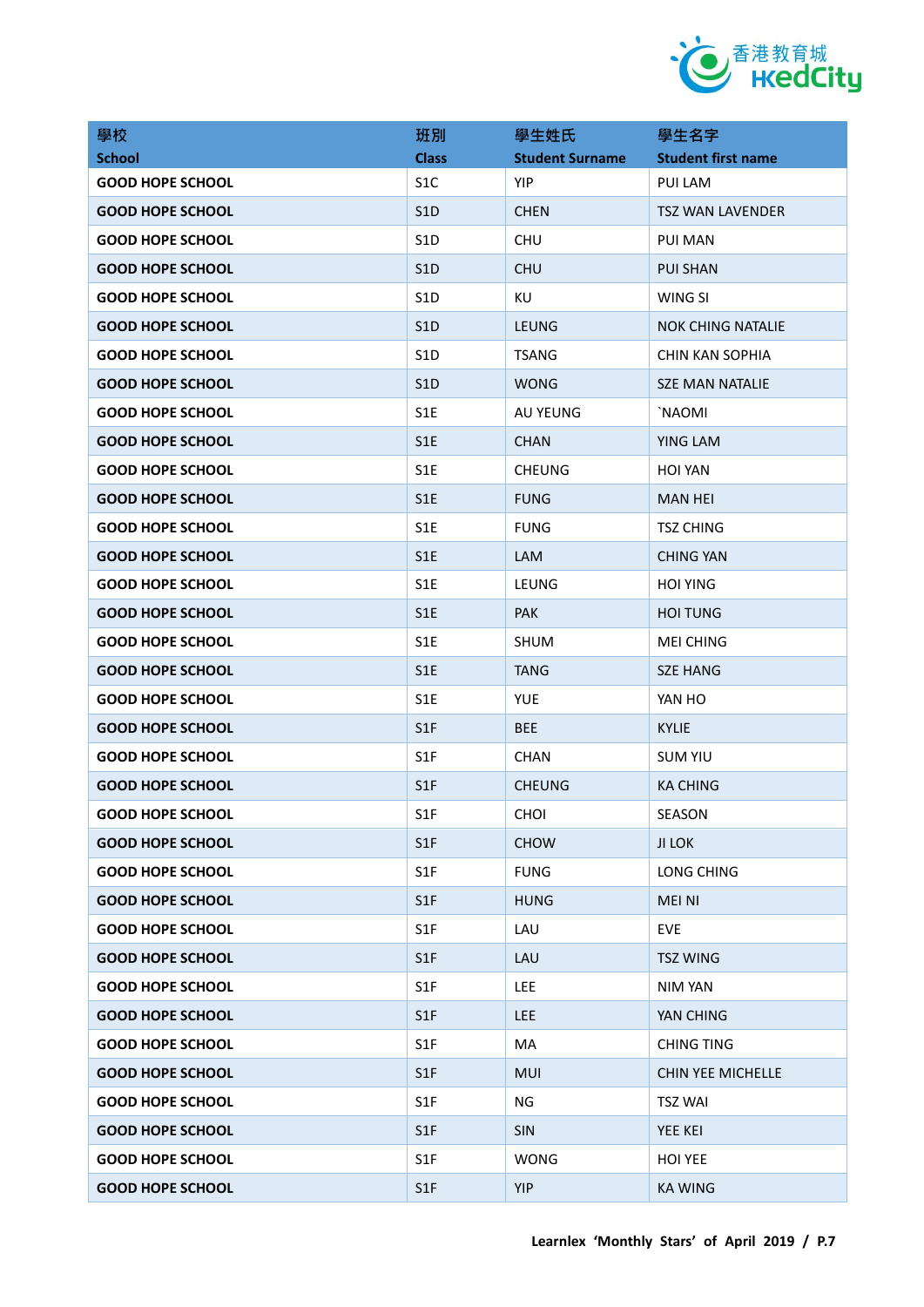

| 學校                      | 班別               | 學生姓氏                   | 學生名字                      |
|-------------------------|------------------|------------------------|---------------------------|
| <b>School</b>           | <b>Class</b>     | <b>Student Surname</b> | <b>Student first name</b> |
| <b>GOOD HOPE SCHOOL</b> | S <sub>2</sub> A | <b>CHEUNG</b>          | <b>SUM YU NATALIE</b>     |
| <b>GOOD HOPE SCHOOL</b> | S <sub>2</sub> A | LAM                    | WAI HEI ZELENE            |
| <b>GOOD HOPE SCHOOL</b> | S <sub>2</sub> A | <b>LEE</b>             | PING YI GRACE             |
| <b>GOOD HOPE SCHOOL</b> | S <sub>2</sub> A | <b>MO YUNG</b>         | CHEE CHING JOCELYN        |
| <b>GOOD HOPE SCHOOL</b> | S <sub>2</sub> B | <b>CHEN</b>            | WAI YAN GRACE             |
| <b>GOOD HOPE SCHOOL</b> | S <sub>2</sub> B | <b>CHIU</b>            | <b>TSZ WAI CHARLOTTE</b>  |
| <b>GOOD HOPE SCHOOL</b> | S <sub>2</sub> B | <b>HUEN</b>            | YAN TUNG                  |
| <b>GOOD HOPE SCHOOL</b> | S <sub>2</sub> B | <b>KONG</b>            | <b>HUI YAN JOYCE</b>      |
| <b>GOOD HOPE SCHOOL</b> | S <sub>2</sub> B | <b>KWAN</b>            | <b>SHINY PHOEBE</b>       |
| <b>GOOD HOPE SCHOOL</b> | S <sub>2</sub> B | LAM                    | <b>HAU LAAM</b>           |
| <b>GOOD HOPE SCHOOL</b> | S <sub>2</sub> B | LEE                    | <b>SHERRY</b>             |
| <b>GOOD HOPE SCHOOL</b> | S <sub>2</sub> B | <b>LEE</b>             | <b>TSOI YING</b>          |
| <b>GOOD HOPE SCHOOL</b> | S <sub>2</sub> B | LEUNG                  | <b>NGA WING</b>           |
| <b>GOOD HOPE SCHOOL</b> | S <sub>2</sub> B | <b>LEUNG</b>           | <b>YU KWAN</b>            |
| <b>GOOD HOPE SCHOOL</b> | S <sub>2</sub> B | $\mathsf{L}$           | <b>KAIYING</b>            |
| <b>GOOD HOPE SCHOOL</b> | S <sub>2</sub> B | LIU                    | <b>CHEUK YIN</b>          |
| <b>GOOD HOPE SCHOOL</b> | S <sub>2</sub> B | <b>WONG</b>            | <b>TSZ YIN CHLOE</b>      |
| <b>GOOD HOPE SCHOOL</b> | S <sub>2</sub> C | <b>CHAN</b>            | <b>HOI NOK KOLA</b>       |
| <b>GOOD HOPE SCHOOL</b> | S <sub>2</sub> C | <b>HEUNG</b>           | <b>BERNICE</b>            |
| <b>GOOD HOPE SCHOOL</b> | S <sub>2</sub> C | LO                     | LOK YI                    |
| <b>GOOD HOPE SCHOOL</b> | S <sub>2</sub> C | <b>POON</b>            | WA YAN                    |
| <b>GOOD HOPE SCHOOL</b> | S <sub>2</sub> C | <b>WAN</b>             | <b>KATSUN</b>             |
| <b>GOOD HOPE SCHOOL</b> | S <sub>2</sub> D | LAM                    | OI SHUN                   |
| <b>GOOD HOPE SCHOOL</b> | S <sub>2</sub> E | MA                     | <b>WING SUM</b>           |
| <b>GOOD HOPE SCHOOL</b> | S <sub>2E</sub>  | <b>WONG</b>            | <b>PUI PUI</b>            |
| <b>GOOD HOPE SCHOOL</b> | S <sub>2E</sub>  | YU                     | <b>WING IN</b>            |
| <b>GOOD HOPE SCHOOL</b> | S <sub>2F</sub>  | <b>CHAN</b>            | <b>CHEUK TUNG</b>         |
| <b>GOOD HOPE SCHOOL</b> | S <sub>2F</sub>  | <b>CHAN</b>            | <b>CHEUK YING</b>         |
| <b>GOOD HOPE SCHOOL</b> | S <sub>2F</sub>  | <b>CHAN</b>            | <b>SZE CHIT</b>           |
| <b>GOOD HOPE SCHOOL</b> | S <sub>2F</sub>  | <b>CHUM</b>            | SHIN SUM ASSUMPTA         |
| <b>GOOD HOPE SCHOOL</b> | S <sub>2F</sub>  | LAM                    | YAN NAM                   |
| <b>GOOD HOPE SCHOOL</b> | S <sub>2F</sub>  | LIU                    | YARUI                     |
| <b>GOOD HOPE SCHOOL</b> | S <sub>2F</sub>  | ΝG                     | WING SZE VINCI            |
| <b>GOOD HOPE SCHOOL</b> | S <sub>2F</sub>  | <b>SHUM</b>            | <b>CHEUK LAM</b>          |
| <b>GOOD HOPE SCHOOL</b> | S <sub>2F</sub>  | <b>TANG</b>            | <b>HOI LUN GRACE</b>      |
| <b>GOOD HOPE SCHOOL</b> | S <sub>2F</sub>  | YIP                    | <b>HIU YING</b>           |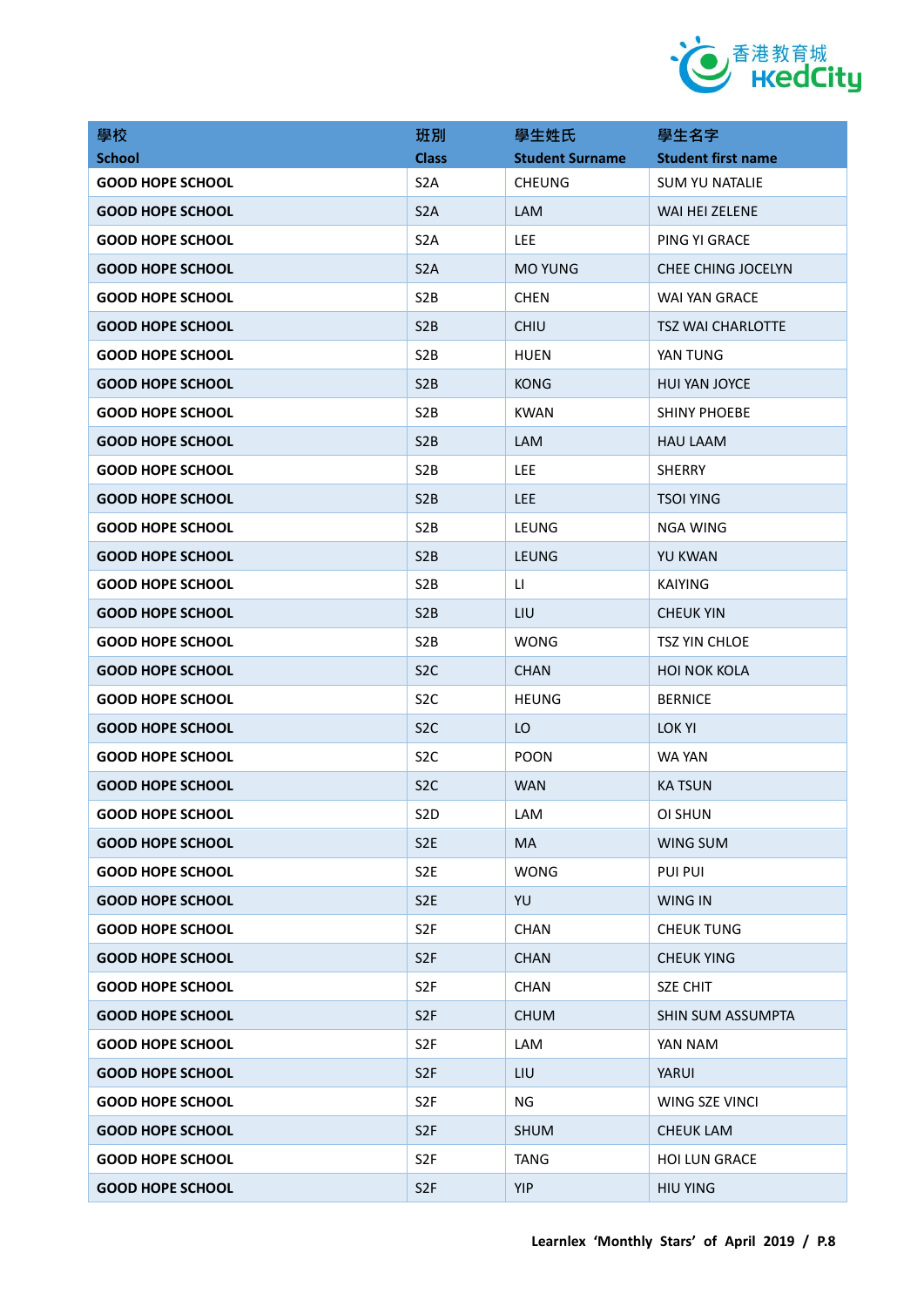

| 學校                                  | 班別               | 學生姓氏                   | 學生名字                      |
|-------------------------------------|------------------|------------------------|---------------------------|
| <b>School</b>                       | <b>Class</b>     | <b>Student Surname</b> | <b>Student first name</b> |
| HK INST OF EDU JOCKEY CLUB PRI SCH  | P <sub>4</sub> A | <b>CHUI</b>            | <b>TSZ LOK</b>            |
| HK INST OF EDU JOCKEY CLUB PRI SCH  | P4B              | <b>CHAN</b>            | <b>CHEE YIN AIDAN</b>     |
| <b>MENG TAK CATHOLIC SCHOOL</b>     | P4B              | SHI                    | <b>SHA SHA</b>            |
| PLK DR. JIMMY WONG CHI-HO (TSV) P S | P <sub>3</sub> A | <b>CHAN</b>            | <b>HEI TUNG</b>           |
| PLK DR. JIMMY WONG CHI-HO (TSV) P S | P <sub>3</sub> A | HO                     | <b>CHEUK WAH</b>          |
| PLK DR. JIMMY WONG CHI-HO (TSV) P S | P <sub>3</sub> A | LAM                    | LONG YIN ELVIS            |
| PLK DR. JIMMY WONG CHI-HO (TSV) P S | P <sub>3</sub> A | LAU                    | <b>CHUNG NGO</b>          |
| PLK DR. JIMMY WONG CHI-HO (TSV) P S | P <sub>3</sub> A | <b>WONG</b>            | <b>CHAK KEI</b>           |
| PLK DR. JIMMY WONG CHI-HO (TSV) P S | P <sub>3</sub> A | <b>WONG</b>            | PAK MAN                   |
| PLK DR. JIMMY WONG CHI-HO (TSV) P S | P <sub>3</sub> A | <b>WONG</b>            | YAT HIN                   |
| SACRED HEART CANOSSIAN SCHOOL(WHOLE | P3B              | <b>CHOW</b>            | <b>WING TUNG</b>          |
| DAY)                                |                  |                        |                           |
| SACRED HEART CANOSSIAN SCHOOL(WHOLE | P3B              | <b>TUNG</b>            | YING YEE                  |
| DAY)                                |                  |                        |                           |
| SACRED HEART CANOSSIAN SCHOOL(WHOLE | P3B              | <b>WONG</b>            | YU YAN                    |
| DAY)                                |                  |                        |                           |
| SACRED HEART CANOSSIAN SCHOOL(WHOLE | P <sub>3C</sub>  | <b>CHAN</b>            | LOK CHING                 |
| DAY)                                |                  |                        |                           |
| SACRED HEART CANOSSIAN SCHOOL(WHOLE | P3C              | <b>GLORIA</b>          | <b>JIALUAN SONG</b>       |
| DAY)                                |                  |                        |                           |
| SACRED HEART CANOSSIAN SCHOOL(WHOLE | P <sub>3</sub> C | <b>KWOK</b>            | <b>CHI YUET</b>           |
| DAY)                                |                  |                        |                           |
| SACRED HEART CANOSSIAN SCHOOL(WHOLE | P3C              | LAI                    | HIU LAM                   |
| DAY)                                |                  |                        |                           |
| SACRED HEART CANOSSIAN SCHOOL(WHOLE | P <sub>3</sub> C | LEE                    | YI TING SERENA            |
| DAY)                                |                  |                        |                           |
| SACRED HEART CANOSSIAN SCHOOL(WHOLE | P3C              | PANG                   | <b>ALYSE</b>              |
| DAY)                                |                  |                        |                           |
| SACRED HEART CANOSSIAN SCHOOL(WHOLE | P <sub>3</sub> D | PAK                    | <b>TING HEI</b>           |
| DAY)                                |                  |                        |                           |
| SACRED HEART CANOSSIAN SCHOOL(WHOLE | P3E              | <b>KWOK</b>            | YAN YI                    |
| DAY)                                |                  |                        |                           |
| SACRED HEART CANOSSIAN SCHOOL(WHOLE | P3E              | <b>MAU</b>             | YUI                       |
| DAY)                                |                  |                        |                           |
| SACRED HEART CANOSSIAN SCHOOL(WHOLE | P3E              | <b>WONG</b>            | <b>TSZ CHING</b>          |
| DAY)                                |                  |                        |                           |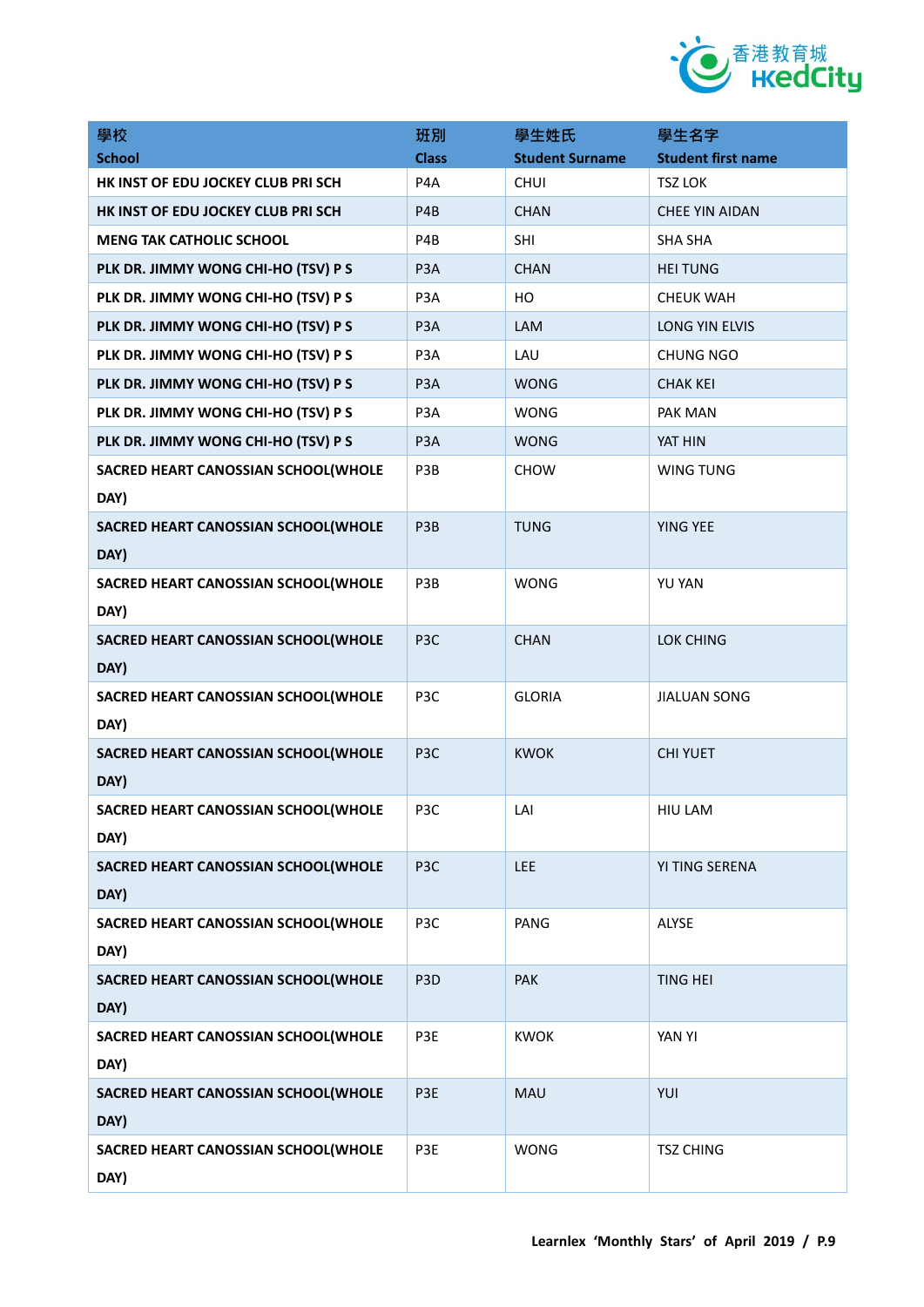

| 學校                                        | 班別               | 學生姓氏                   | 學生名字                      |
|-------------------------------------------|------------------|------------------------|---------------------------|
| <b>School</b>                             | <b>Class</b>     | <b>Student Surname</b> | <b>Student first name</b> |
| SACRED HEART CANOSSIAN SCHOOL(WHOLE       | P4A              | <b>CHOW</b>            | <b>TSZ WAI</b>            |
| DAY)                                      |                  |                        |                           |
| SACRED HEART CANOSSIAN SCHOOL(WHOLE       | P <sub>5</sub> B | <b>CHENG</b>           | <b>WING</b>               |
| DAY)                                      |                  |                        |                           |
| SACRED HEART CANOSSIAN SCHOOL(WHOLE       | P <sub>5</sub> C | LEE                    | <b>SEE YEW ANGEL</b>      |
| DAY)                                      |                  |                        |                           |
| SACRED HEART CANOSSIAN SCHOOL(WHOLE       | P <sub>5</sub> D | <b>WAN</b>             | <b>TSZ CHING</b>          |
| DAY)                                      |                  |                        |                           |
| <b>SHA TAU KOK CENTRAL PRIMARY SCHOOL</b> | P3B              | <b>WANG</b>            | <b>ZHONGHAO</b>           |
| SHA TAU KOK CENTRAL PRIMARY SCHOOL        | P5A              | ZHANG                  | <b>JIA QI</b>             |
| <b>SKH WING CHUN PRIMARY SCHOOL</b>       | P <sub>2</sub> D | <b>HUANG</b>           | <b>PURPLE</b>             |
| <b>SKH WING CHUN PRIMARY SCHOOL</b>       | P <sub>5C</sub>  | WU                     | QIAOQIAO                  |
| ST ANDREW'S CATHOLIC PRIMARY SCHOOL       | P <sub>5</sub> A | <b>CHUI</b>            | LOK HIM                   |
| <b>ST PAUL'S CONVENT SCHOOL</b>           | S <sub>1</sub> A | <b>CHENG</b>           | <b>VALARIE</b>            |
| ST PAUL'S CONVENT SCHOOL                  | S <sub>1</sub> A | <b>CHOW</b>            | <b>HIU HANG KAITLYN</b>   |
| <b>ST PAUL'S CONVENT SCHOOL</b>           | S <sub>1</sub> A | <b>CHU</b>             | TIN YU SOFIA              |
| <b>ST PAUL'S CONVENT SCHOOL</b>           | S <sub>1</sub> A | <b>FUNG</b>            | <b>YU WAI</b>             |
| <b>ST PAUL'S CONVENT SCHOOL</b>           | S <sub>1</sub> A | HUI                    | WING SHUN ERIN            |
| <b>ST PAUL'S CONVENT SCHOOL</b>           | S <sub>1</sub> A | <b>KAUR</b>            | <b>PUNEET</b>             |
| ST PAUL'S CONVENT SCHOOL                  | S <sub>1</sub> A | LAM                    | <b>MEI TING MEGAN</b>     |
| <b>ST PAUL'S CONVENT SCHOOL</b>           | S <sub>1</sub> A | LIU                    | <b>TSZ KEI</b>            |
| <b>ST PAUL'S CONVENT SCHOOL</b>           | S <sub>1</sub> A | VILLANUEVA             | ERIKA MARIE JAVALERA      |
| ST PAUL'S CONVENT SCHOOL                  | S1A              | <b>WONG</b>            | <b>MING YUK</b>           |
| <b>ST PAUL'S CONVENT SCHOOL</b>           | S <sub>1</sub> L | <b>CHAN</b>            | <b>HOI CHING RACE</b>     |
| <b>ST PAUL'S CONVENT SCHOOL</b>           | S1L              | <b>CHENG</b>           | WING SUM SAMANTHA         |
| ST PAUL'S CONVENT SCHOOL                  | S <sub>1</sub> L | <b>CHUANG</b>          | HOI LAM                   |
| <b>ST PAUL'S CONVENT SCHOOL</b>           | S1L              | LAU                    | ON WO ENYA                |
| ST PAUL'S CONVENT SCHOOL                  | S <sub>1</sub> L | <b>LEE</b>             | <b>KATE THERESE</b>       |
| <b>ST PAUL'S CONVENT SCHOOL</b>           | S1L              | LO                     | YI TING JANICE            |
| ST PAUL'S CONVENT SCHOOL                  | S <sub>1</sub> L | <b>SHEK</b>            | <b>CHING TUNG</b>         |
| <b>ST PAUL'S CONVENT SCHOOL</b>           | S <sub>1</sub> L | <b>WONG</b>            | <b>CHEUK WUN</b>          |
| ST PAUL'S CONVENT SCHOOL                  | S <sub>1</sub> L | YEUNG                  | HIU NAM                   |
| <b>ST PAUL'S CONVENT SCHOOL</b>           | S <sub>1</sub> P | <b>CHAN</b>            | <b>HEI TUNG SAMANTHA</b>  |
| ST PAUL'S CONVENT SCHOOL                  | S <sub>15</sub>  | <b>CHENG</b>           | WING YIU CHERI            |
| <b>ST PAUL'S CONVENT SCHOOL</b>           | S1S              | <b>CHEUNG</b>          | SI YA ELINOR              |
| ST PAUL'S CONVENT SCHOOL                  | S1S              | HO                     | MAN HEI JASMINE           |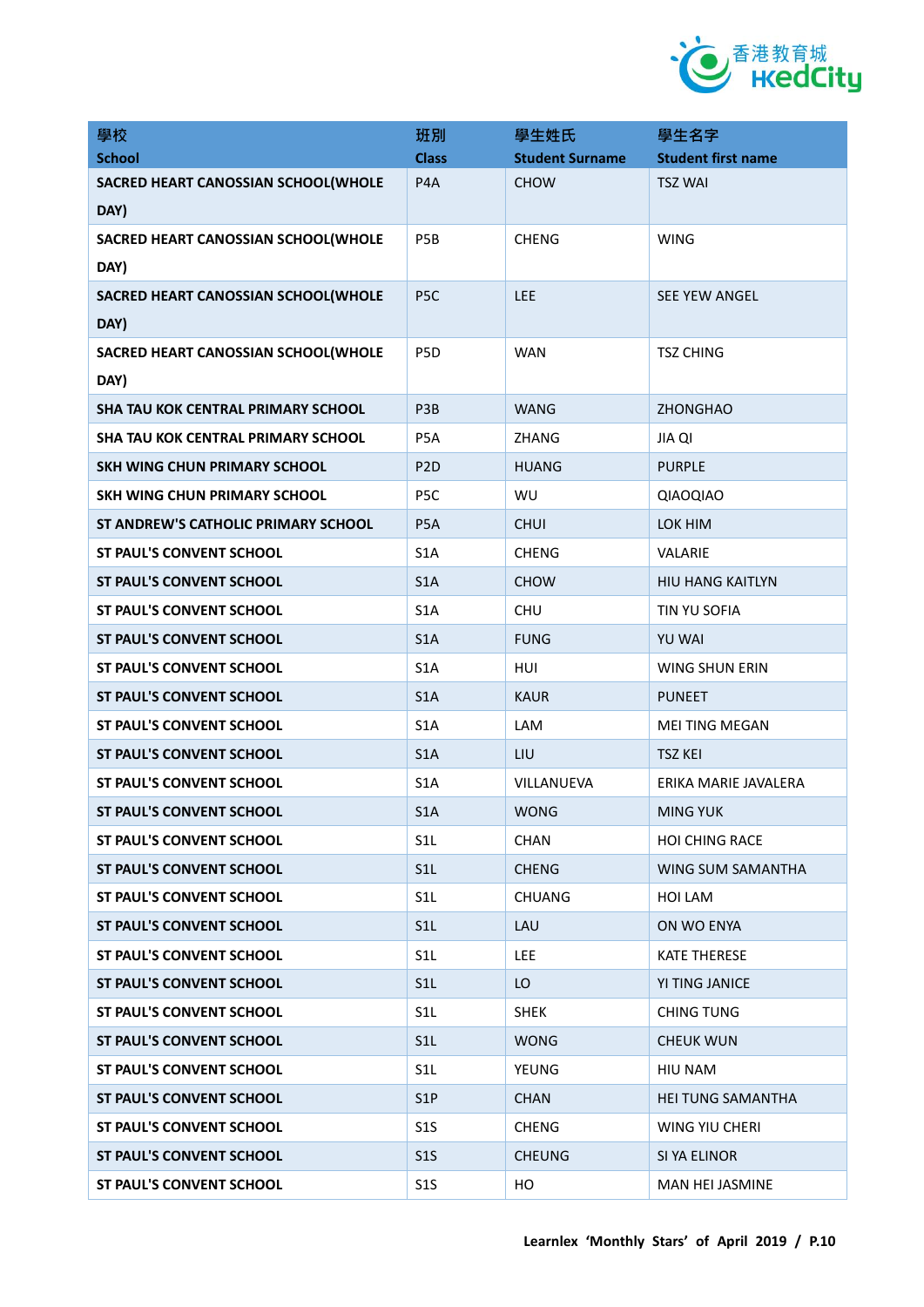

| 學校                                     | 班別               | 學生姓氏                   | 學生名字                      |
|----------------------------------------|------------------|------------------------|---------------------------|
| <b>School</b>                          | <b>Class</b>     | <b>Student Surname</b> | <b>Student first name</b> |
| <b>ST PAUL'S CONVENT SCHOOL</b>        | S <sub>15</sub>  | <b>HUNG</b>            | <b>HO CHING</b>           |
| <b>ST PAUL'S CONVENT SCHOOL</b>        | S <sub>15</sub>  | <b>KAJIMOTO</b>        | <b>HARUNA</b>             |
| <b>ST PAUL'S CONVENT SCHOOL</b>        | S <sub>15</sub>  | <b>KWOK</b>            | <b>MEGAN JANE</b>         |
| <b>ST PAUL'S CONVENT SCHOOL</b>        | S <sub>15</sub>  | LAU                    | <b>FOOK WAI</b>           |
| <b>ST PAUL'S CONVENT SCHOOL</b>        | S <sub>15</sub>  | <b>LEE</b>             | YAN LAM JANICE            |
| <b>ST PAUL'S CONVENT SCHOOL</b>        | S <sub>15</sub>  | $\mathsf{H}$           | <b>TAMMY</b>              |
| ST PAUL'S CONVENT SCHOOL               | S <sub>15</sub>  | LUI                    | <b>CHEUK YEE ZOE</b>      |
| <b>ST PAUL'S CONVENT SCHOOL</b>        | S <sub>15</sub>  | <b>MAK</b>             | WING HUEN EUNICE          |
| <b>ST PAUL'S CONVENT SCHOOL</b>        | S <sub>15</sub>  | <b>SUM</b>             | LOK YIN                   |
| <b>ST PAUL'S CONVENT SCHOOL</b>        | S <sub>15</sub>  | <b>TAM</b>             | WING YU                   |
| <b>ST PAUL'S CONVENT SCHOOL</b>        | S <sub>15</sub>  | <b>WONG</b>            | <b>HEI TUNG HAZEL</b>     |
| <b>ST PAUL'S CONVENT SCHOOL</b>        | S1T              | <b>CHAN</b>            | CHEUK LAM CHARLENE        |
| <b>ST PAUL'S CONVENT SCHOOL</b>        | S1T              | <b>CHAN</b>            | <b>HAY YAU</b>            |
| <b>ST PAUL'S CONVENT SCHOOL</b>        | S1T              | <b>CHAN</b>            | HO YAU                    |
| <b>ST PAUL'S CONVENT SCHOOL</b>        | S1T              | <b>CHAN</b>            | SI CHING                  |
| <b>ST PAUL'S CONVENT SCHOOL</b>        | S1T              | <b>CHIU</b>            | <b>CHIN SHUN</b>          |
| <b>ST PAUL'S CONVENT SCHOOL</b>        | S1T              | <b>HARFICH</b>         | LUISA MIA                 |
| <b>ST PAUL'S CONVENT SCHOOL</b>        | S1T              | JIANG                  | <b>RUYI</b>               |
| <b>ST PAUL'S CONVENT SCHOOL</b>        | S1T              | LAI                    | <b>JANA</b>               |
| <b>ST PAUL'S CONVENT SCHOOL</b>        | S1T              | <b>LEE</b>             | <b>KWUN YEE</b>           |
| <b>ST PAUL'S CONVENT SCHOOL</b>        | S <sub>1</sub> T | LEUNG                  | <b>HAU YAU CHLOE</b>      |
| ST PAUL'S CONVENT SCHOOL               | S1T              | LI.                    | YONGXUAN                  |
| <b>ST PAUL'S CONVENT SCHOOL</b>        | S1T              | <b>POON</b>            | <b>CHI YUNG AIMEE</b>     |
| <b>ST PAUL'S CONVENT SCHOOL</b>        | S1T              | <b>TANG</b>            | MELISSA                   |
| <b>ST PAUL'S CONVENT SCHOOL</b>        | S <sub>1</sub> T | <b>TSANG</b>           | HEI CHING MICHELLE        |
| ST PAUL'S CONVENT SCHOOL               | S1T              | <b>YUE</b>             | <b>TSZ SHAN CHRISTY</b>   |
| TWGH SIN CHU WAN PRIMARY SCHOOL        | P1B              | <b>LAM</b>             | <b>CHUN KWONG</b>         |
| TWGH SIN CHU WAN PRIMARY SCHOOL        | P3A              | <b>WANG</b>            | KAI BO                    |
| <b>TWGH SIN CHU WAN PRIMARY SCHOOL</b> | P <sub>3</sub> A | <b>WONG</b>            | SIN WING DAVID            |
| <b>TWGH SIN CHU WAN PRIMARY SCHOOL</b> | P3A              | <b>WONG</b>            | YING KWAN EVELYN          |
| TWGH SIN CHU WAN PRIMARY SCHOOL        | P <sub>3</sub> A | <b>YEUNG</b>           | <b>SZE KIU</b>            |
| <b>TWGH SIN CHU WAN PRIMARY SCHOOL</b> | P3C              | CHEN                   | YIKANG                    |
| <b>TWGH SIN CHU WAN PRIMARY SCHOOL</b> | P <sub>3</sub> C | <b>CHENG</b>           | <b>KA LONG</b>            |
| TWGH SIN CHU WAN PRIMARY SCHOOL        | P3C              | LAU                    | WING CHING                |
| TWGH SIN CHU WAN PRIMARY SCHOOL        | P <sub>3</sub> C | LEE.                   | <b>HIN KIU</b>            |
| TWGH SIN CHU WAN PRIMARY SCHOOL        | P3C              | LEE                    | PING TING                 |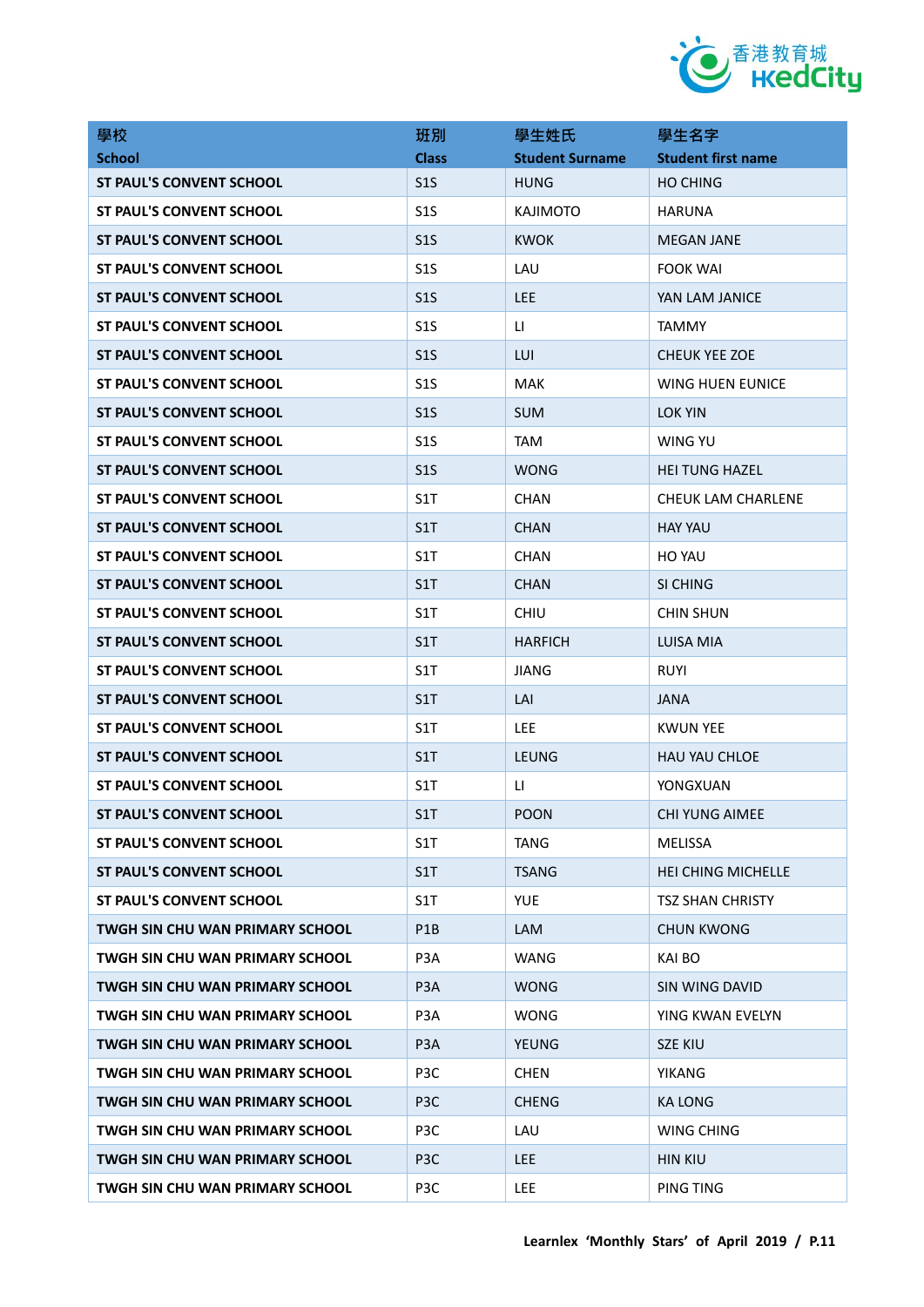

| 學校                                     | 班別               | 學生姓氏                   | 學生名字                      |
|----------------------------------------|------------------|------------------------|---------------------------|
| <b>School</b>                          | <b>Class</b>     | <b>Student Surname</b> | <b>Student first name</b> |
| TWGH SIN CHU WAN PRIMARY SCHOOL        | P <sub>3</sub> C | LEUNG                  | <b>HOI KIU</b>            |
| TWGH SIN CHU WAN PRIMARY SCHOOL        | P3C              | $\mathsf{L}\mathsf{I}$ | <b>HON YIN</b>            |
| TWGH SIN CHU WAN PRIMARY SCHOOL        | P <sub>3</sub> C | N <sub>1</sub>         | <b>SHUN LUI</b>           |
| TWGH SIN CHU WAN PRIMARY SCHOOL        | P3C              | <b>WONG</b>            | <b>CHEUK WING</b>         |
| <b>TWGH SIN CHU WAN PRIMARY SCHOOL</b> | P <sub>3</sub> C | WU                     | <b>MAN LOK MARCUS</b>     |
| TWGH SIN CHU WAN PRIMARY SCHOOL        | P <sub>5</sub> C | <b>CHEUNG</b>          | <b>MAN HO</b>             |
| WAI CHOW PUBLIC SCHOOL (SHEUNG SHUI)   | P <sub>3</sub> A | CHIU                   | <b>LONG SANG</b>          |
| WAI CHOW PUBLIC SCHOOL (SHEUNG SHUI)   | P3A              | LUI                    | <b>CHING MAN</b>          |
| WAI CHOW PUBLIC SCHOOL (SHEUNG SHUI)   | P <sub>3</sub> B | <b>CHEUNG</b>          | <b>CHAK SHING</b>         |
| WAI CHOW PUBLIC SCHOOL (SHEUNG SHUI)   | P <sub>3</sub> D | YE                     | <b>MEI QI</b>             |
| WAI CHOW PUBLIC SCHOOL (SHEUNG SHUI)   | P3E              | <b>CHEN</b>            | <b>SZE TUNG</b>           |
| WAI CHOW PUBLIC SCHOOL (SHEUNG SHUI)   | P3E              | LEI                    | <b>SUM</b>                |
| WAI CHOW PUBLIC SCHOOL (SHEUNG SHUI)   | P3E              | LIN                    | <b>TAK WAI</b>            |
| WAI CHOW PUBLIC SCHOOL (SHEUNG SHUI)   | P <sub>4</sub> A | YANG                   | <b>KEVIN</b>              |
| WAI CHOW PUBLIC SCHOOL (SHEUNG SHUI)   | P <sub>4</sub> B | CHAU                   | <b>MAN YUNG</b>           |
| WAI CHOW PUBLIC SCHOOL (SHEUNG SHUI)   | P4B              | WU                     | <b>WING YUI</b>           |
| WAI CHOW PUBLIC SCHOOL (SHEUNG SHUI)   | P <sub>4</sub> D | LAU                    | <b>NGAI TIM</b>           |
| WAI CHOW PUBLIC SCHOOL (SHEUNG SHUI)   | P4E              | <b>LEE</b>             | <b>LONG TING</b>          |
| WAI CHOW PUBLIC SCHOOL (SHEUNG SHUI)   | P <sub>5</sub> D | <b>CHAN</b>            | YIU PONG                  |
| WAI CHOW PUBLIC SCHOOL (SHEUNG SHUI)   | P <sub>5</sub> D | <b>CHEUNG</b>          | <b>CHAK HIM</b>           |
| WAI CHOW PUBLIC SCHOOL (SHEUNG SHUI)   | P <sub>5</sub> D | <b>ZHANG</b>           | <b>BINYUAN</b>            |
| WAI CHOW PUBLIC SCHOOL (SHEUNG SHUI)   | P5E              | <b>JIANG</b>           | <b>ZIHAO</b>              |
| WAI CHOW PUBLIC SCHOOL (SHEUNG SHUI)   | P5E              | ZHUANG                 | <b>XINYUE</b>             |
| WAI CHOW PUBLIC SCHOOL (SHEUNG SHUI)   | P6F              | <b>CHEN</b>            | <b>CHUN</b>               |
| WAI CHOW PUBLIC SCHOOL (SHEUNG SHUI)   | P6F              | $\mathsf{L}\mathsf{L}$ | <b>MING HIN</b>           |
| YAN OI TONG TIN KA PING SECONDARY      | S <sub>1</sub> A | HUI                    | CHI MEI MIKI              |
| <b>SCHOOL</b>                          |                  |                        |                           |
| YAN OI TONG TIN KA PING SECONDARY      | S <sub>1</sub> A | YU                     | <b>KING LIM</b>           |
| <b>SCHOOL</b>                          |                  |                        |                           |
| YAN OI TONG TIN KA PING SECONDARY      | S <sub>1</sub> B | <b>CHEN</b>            | CHO YU                    |
| <b>SCHOOL</b>                          |                  |                        |                           |
| YAN OI TONG TIN KA PING SECONDARY      | S1B              | <b>SO</b>              | <b>WANG YIU</b>           |
| <b>SCHOOL</b>                          |                  |                        |                           |
| YAN OI TONG TIN KA PING SECONDARY      | S <sub>1</sub> C | <b>CHEUNG</b>          | <b>KI CHUN</b>            |
| <b>SCHOOL</b>                          |                  |                        |                           |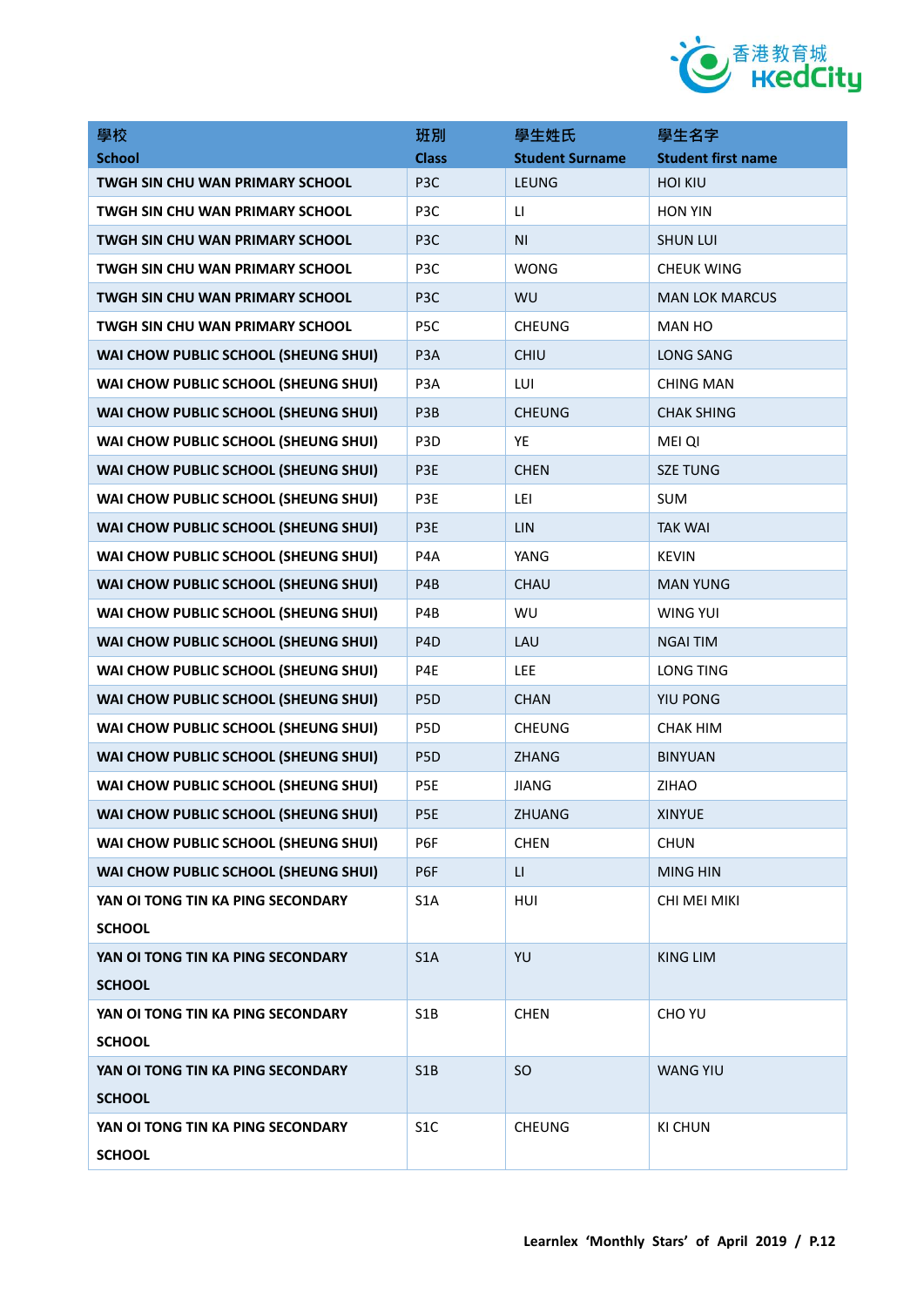

| 學校                                                 | 班別               | 學生姓氏                   | 學生名字                      |
|----------------------------------------------------|------------------|------------------------|---------------------------|
| <b>School</b>                                      | <b>Class</b>     | <b>Student Surname</b> | <b>Student first name</b> |
| YAN OI TONG TIN KA PING SECONDARY<br><b>SCHOOL</b> | S <sub>1</sub> C | NGAI                   | SEK HO JOHN               |
| YAN OI TONG TIN KA PING SECONDARY                  | S1C              | <b>WONG</b>            | <b>YUEN LAM</b>           |
| <b>SCHOOL</b>                                      |                  |                        |                           |
| YAN OI TONG TIN KA PING SECONDARY                  | S <sub>2</sub> A | <b>CHAN</b>            | <b>CHEUK YIN</b>          |
| <b>SCHOOL</b>                                      |                  |                        |                           |
| YAN OI TONG TIN KA PING SECONDARY                  | S <sub>2</sub> A | <b>CHEUNG</b>          | CHI MING                  |
| <b>SCHOOL</b>                                      |                  |                        |                           |
| YAN OI TONG TIN KA PING SECONDARY                  | S <sub>2</sub> A | <b>CHOW</b>            | WAI KWAN                  |
| <b>SCHOOL</b>                                      |                  |                        |                           |
| YAN OI TONG TIN KA PING SECONDARY                  | S <sub>2</sub> A | LUI                    | <b>SAI MAN</b>            |
| <b>SCHOOL</b>                                      |                  |                        |                           |
| YAN OI TONG TIN KA PING SECONDARY                  | S <sub>2</sub> A | <b>WONG</b>            | <b>HOI LAM</b>            |
| <b>SCHOOL</b>                                      |                  |                        |                           |
| YAN OI TONG TIN KA PING SECONDARY                  | S <sub>2</sub> A | <b>WONG</b>            | <b>HON SHUN</b>           |
| <b>SCHOOL</b>                                      |                  |                        |                           |
| YAN OI TONG TIN KA PING SECONDARY                  | S <sub>2</sub> A | <b>WONG</b>            | <b>NOK HIN</b>            |
| <b>SCHOOL</b>                                      |                  |                        |                           |
| YAN OI TONG TIN KA PING SECONDARY                  | S <sub>2</sub> A | <b>WONG</b>            | <b>TSZ LONG</b>           |
| <b>SCHOOL</b>                                      |                  |                        |                           |
| YAN OI TONG TIN KA PING SECONDARY                  | S <sub>2</sub> A | <b>ZHONG</b>           | POK TO                    |
| <b>SCHOOL</b>                                      |                  |                        |                           |
| YAN OI TONG TIN KA PING SECONDARY                  | S <sub>2</sub> B | <b>KWAN</b>            | <b>NICK</b>               |
| <b>SCHOOL</b>                                      |                  |                        |                           |
| YAN OI TONG TIN KA PING SECONDARY                  | S <sub>2</sub> B | LAU                    | <b>NOK SUM</b>            |
| <b>SCHOOL</b>                                      |                  |                        |                           |
| YAN OI TONG TIN KA PING SECONDARY                  | S <sub>2</sub> B | <b>WONG</b>            | <b>TSZ HIN</b>            |
| <b>SCHOOL</b>                                      |                  |                        |                           |
| YAN OI TONG TIN KA PING SECONDARY                  | S <sub>2</sub> C | <b>TSIAO</b>           | WING SUM                  |
| <b>SCHOOL</b>                                      |                  |                        |                           |
| YING WA PRIMARY SCHOOL                             | 4A               | <b>WONG</b>            | YAT HEI                   |
| YING WA PRIMARY SCHOOL                             | 4B               | <b>TIU</b>             | <b>CHUN NOK KEVIN</b>     |
| YING WA PRIMARY SCHOOL                             | 4D               | CHONG                  | <b>TSZ SING</b>           |
| YING WA PRIMARY SCHOOL                             | 4D               | <b>CHOW</b>            | <b>MARCUS CHEUK NAM</b>   |
| YING WA PRIMARY SCHOOL                             | 4E               | <b>CHEUNG</b>          | <b>KA WING</b>            |
| YING WA PRIMARY SCHOOL                             | 5A               | LEUNG                  | <b>CHUN HEI</b>           |
|                                                    |                  |                        |                           |